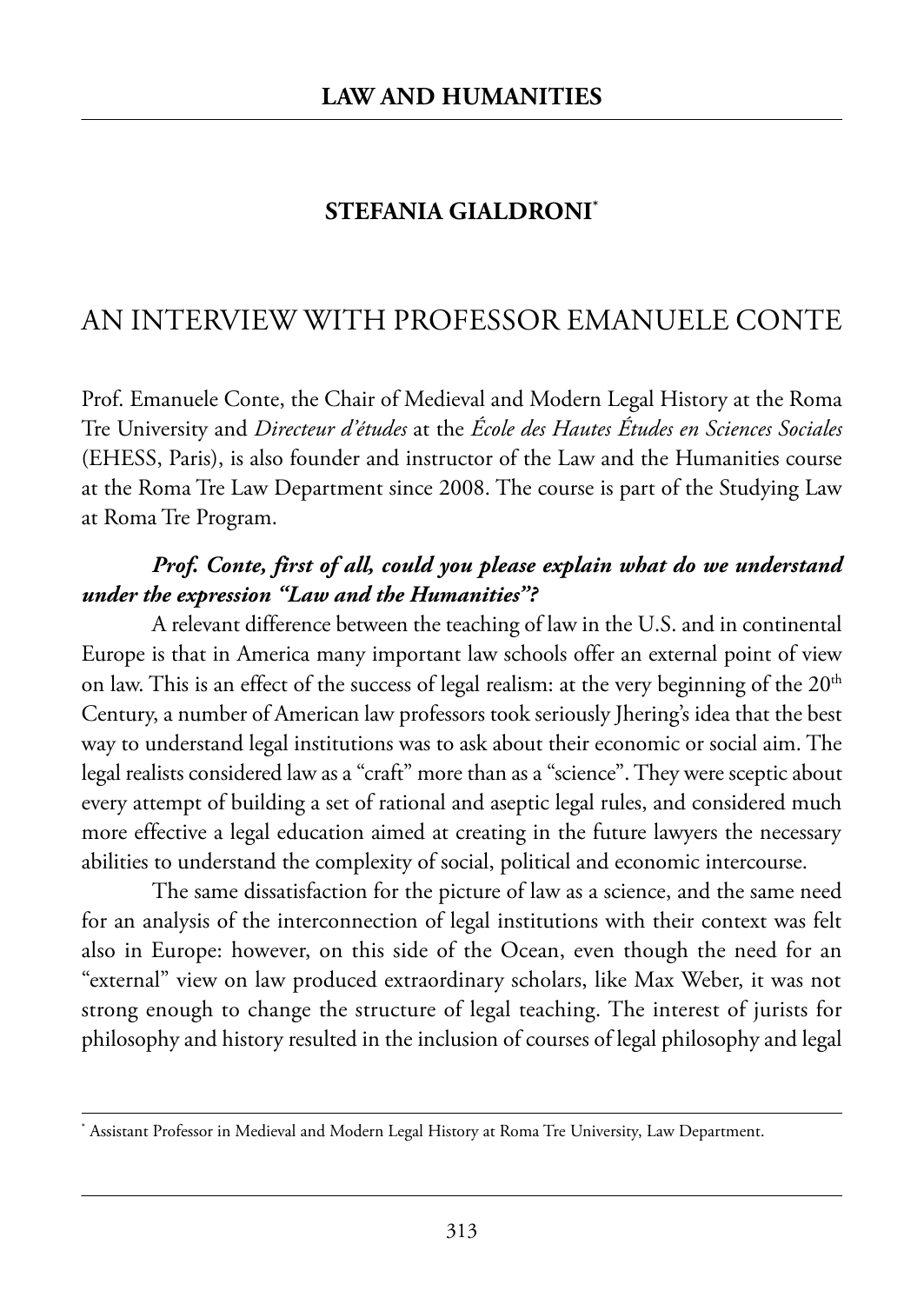history in the curriculum, but both were taught as "internal" subjects. for philosophy, for example, scholars have developed a distinction between the legal philosophy of the jurists and the legal philosophy of the philosophers, meaning that the first was part of the legal science, while the second was meant as an external view of the philosophers on the legal phenomenon.

In the U.S., the interest for this external point of view on legal institutions led to a large development of law school courses labelled as "Law and...". Among them, the most popular courses were by far those on Law and Economics.

The idea of the functionality of every legal system led to the study of the economic efficiency of every legal institution, in private as in public law and regulation. Law and Economics quickly became a kind of master key, good to open every door, provided that the logic of capitalism is accepted as ultimate goal to be pursued through the functioning of legal institutions. This led to a reaction in the main law schools in America. Many scholars, in fact, did not share the faith in capitalistic economy as the main objective of every society. And even though many considered capitalism as desirable for contemporary societies, they were also aware of the serious flaws of western capitalism, feeling the influence of french philosophy and sociology.

The need for an externalist point of view on law did not fail, but it became clear that the adoption of economic efficiency as the only parameter led to a distortion in the evaluation of legal institutions. so, the first reaction to the prevalence of economics was the reevaluation of literature. As everybody knows, it was the book by James Boyd white, *The Legal Imagination* (1973), that started a new movement that was later called "law and literature". it offered a new kind of external point of view on law: literature could be connected to law mainly because it offers a very human sensibility, reflecting the feelings of the human being as confronted with the formalisms and the obligations of a legal system. In some sense, the opening of courses on Law and Literature in the U.S. was felt as a counterbalance against the rigidity of the economic analysis of law. It did not deal with the "efficiency" of the legal institutions, but much more with the role they played in the real life of human societies.

It was easy, after that, to go from literature to cinema and theater, to performing arts, to iconography and visual arts, to architecture, and so on. The whole of those external views on law has been called "Law and the Humanities". Soon, a proper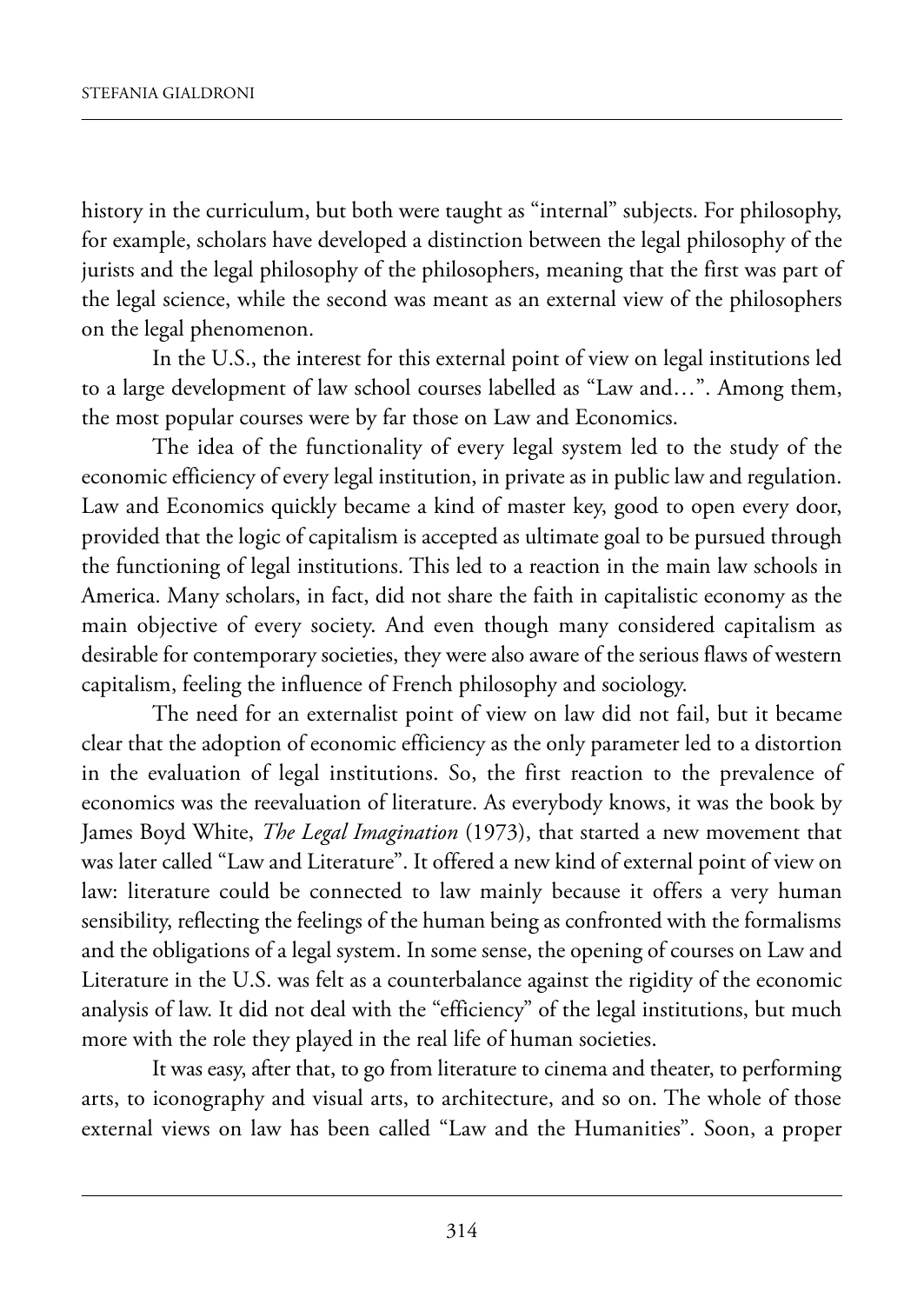academic field was created, with some law journals based in the major law schools, and an increasing number of scholarly articles and books.

*In the Preface of his book "Songs without Music: Aesthetic Dimensions of Law and Justice" (University of California Press, 2000), Desmond Manderson affirms that "Aesthetics is the faculty which reacts to the images and sensory input to which we are constantly exposed and which, by their symbolic associations, significantly influence our values and our society. 'Legal aesthetics' suggests that the discourse of law is fundamentally governed by rhetoric, metaphor, form, images, and symbols". Do you agree with this statement? If so, could you provide us with some examples?* 

If law is craft, aesthetic is central in it. Legal institutions are artificial creations, which must be well shaped in order to be accepted by the society. At the origins of law there is this aesthetic creation of an artificial environment, in which human disputes can be sublimated in a rational liturgy. Now, liturgy, in the western tradition, has developed by mobilizing the arts and the humanities: literature to proclaim the word, architecture to build the temples, painting and sculpture to show the sacred, music to praise the Lord, even fashion to dress the clergy. Also the law has its liturgy: public palaces, paintings, frescoes and murals, statues, symbols, public music, literary narratives, and a dress code. None would claim to understand religion by paying no attention to liturgy and worship, but the vast majority of jurists are convinced they can understand law completely neglecting its formal and symbolic environment. Don't you think this is odd?

### *There are other universities in Italy providing courses and seminars on "Law and Literature" but your course on "Law and the Humanities" is something really peculiar. Could you tell us how did you come to this idea and why is this field important within legal studies?*

In 2006 I was invited to give a talk at the Yale Law School. In the beautiful library of the School I found the series of issues of the Yale Journal of Law and the Humanities, funded in 1988/89. I had no idea of the existence of this review, and I wondered why, because the cultural context of the legal phenomenon is central in a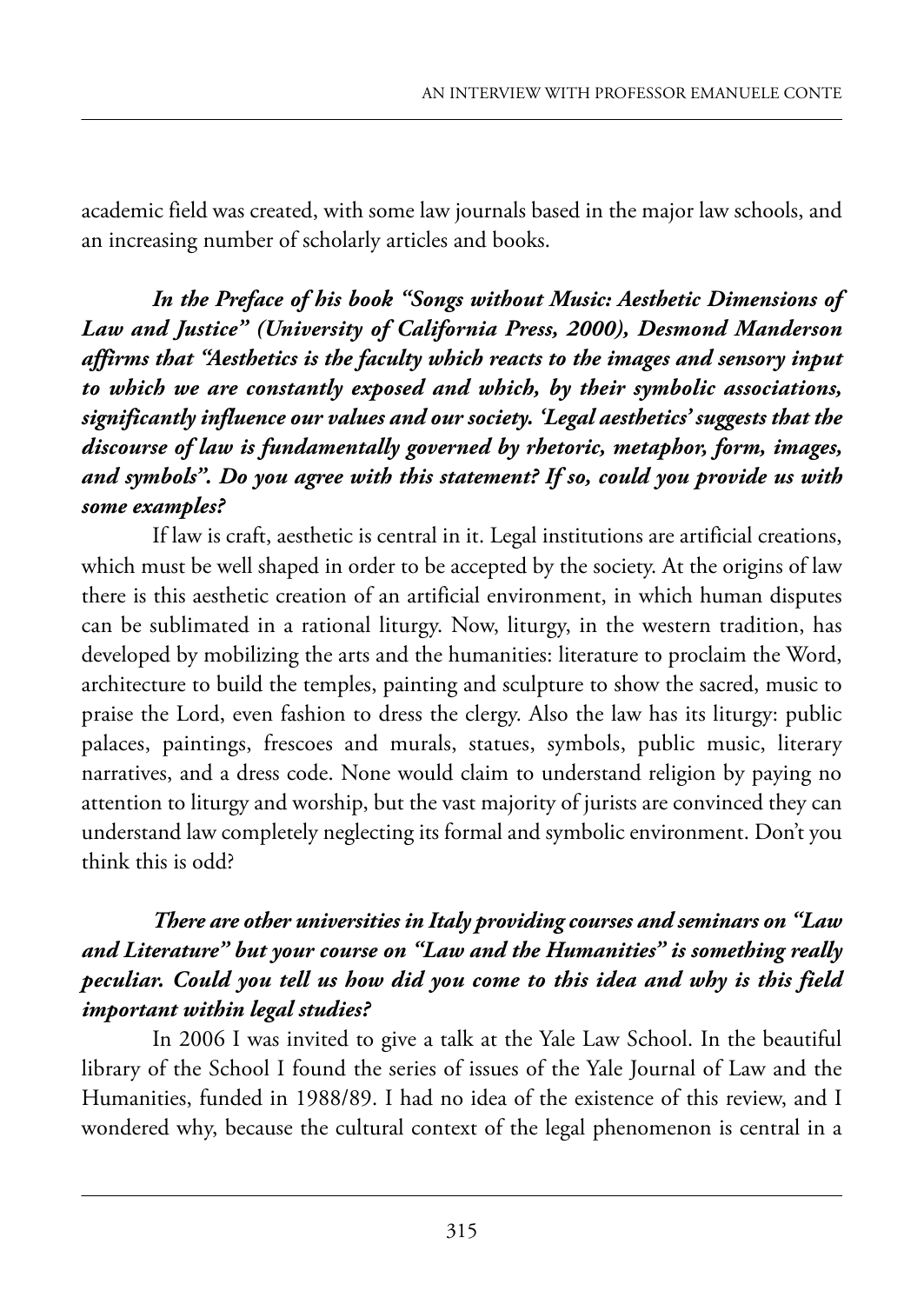mature approach to legal history. As a legal historian, I think that understanding law is a complex phenomenon, formed by the interactions between legislation, legal traditions and values, interpretative adaptations in court and in books, legal education. if observed in this way, what we call "the law" is a major actor in the historical process. when we try to understand its role, we must pay attention to the conflicting forces of social and economic intercourse, to the game of politics, to religion and common beliefs, to culture. In other words: we can grasp the very existence of the law in history only if we are able to mobilize all our knowledge in the humanities to understand its context.

When I suggested to introduce a course on Law and the Humanities in my Roma Tre Law School, I felt like it was a natural extension of my job as a legal historian. with a major difference: as said, legal history, as legal philosophy, are disciplines now fully internal to the field of law. Law and the Humanities claims for an external point of view. it is a little piece of legal realism introduced in the very traditional system of Italian legal education.

I must add that this was possible because my new teaching was meant to be held in English. If it had been in Italian, I bet I would have found some more oppositions to my proposal.

#### *What kind of didactical method do you use in this course?*

As part of the program Studying Law at Roma Tre, Law and the Humanities shares with the other courses a pretty interactive method. But it would not be possible to teach such a discipline in another way, because there are no specific notions to teach and learn, but the whole focus is on being aware of the alternative point of view on law offered by the humanities. So, my courses want to offer to the students an intellectual experience, much more than a set of notions. Since the beginning, I have used a blog to keep in contact with the students, to share readings and collect comments. so written participation is coupled with physical attendance. I think this is a major key to face the transformation of the communication paradigms introduced by the internet. we need an integrated use of both, virtual and real attendance. this is meant to create a learning community, as is the visit to the Italian Supreme Court offered every year to the students, the creative competitions we have proposed, student's presentations, the classes on law and music with guest musicians offering live performances.